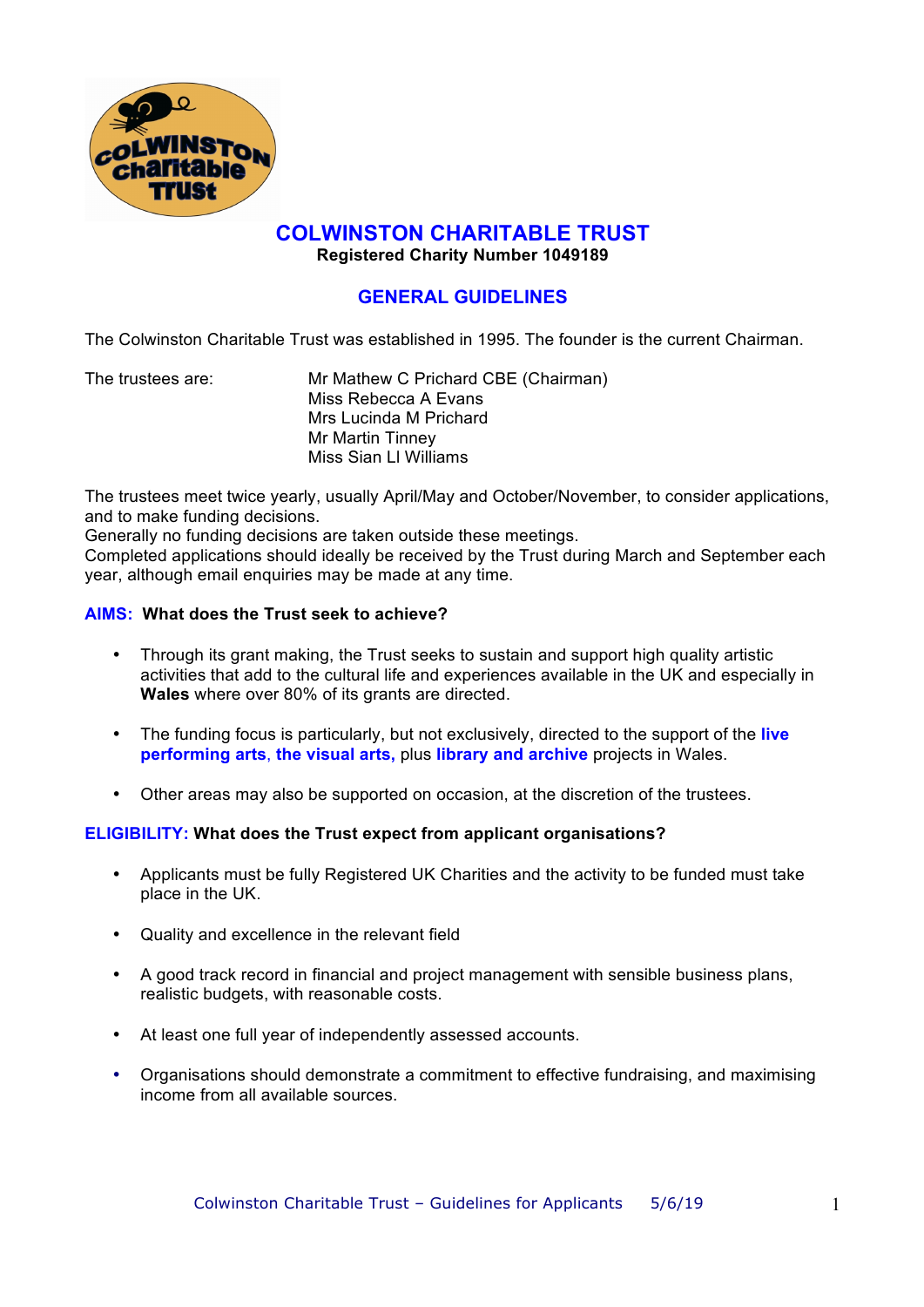## **PRIORITIES: What type of activity is the Trust most likely to fund?**

- Projects that demonstrate excellence in terms of the creative ambition through the quality of the artistic product, the calibre of the participating artists, and the value of the artistic experience for audiences and/or participants.
- Collaborative projects that assist organisations to share skills and expertise, and extend the range and reach of the funded activity.
- Projects designed to develop new audiences, make the art form more widely accessible, and help embed the art form in the community.
- Projects that specifically target families and younger people, and which help them to better understand and engage with the arts.
- Arts educational and outreach projects associated with high quality work.
- Distinctive, high quality festivals and events, that impact beyond a purely local level.
- Projects that help to fill an existing gap in artistic provision in Wales.
- The commissioning of new work, particularly to develop the careers of emerging and midcareer Welsh artists, when professionally mounted presentations of the work form part of the project.
- Projects that may assist organisations to increase their financial sustainability.

#### **EXCLUSIONS: What is specifically excluded, or is unlikely to be funded?**

- An organisation may only apply for one grant, in any one financial year.
- The Trust will only consider applications from fully UK Registered Charities.
- It will not consider applications from "Friends of....." charities.
- Retrospective funding will not be considered, nor will funding for projects that have already started.
- The Trust is unable to accept applications from individuals or for individual research or study.
- It will not consider funding for publications, conferences and seminars, or general appeals.
- The Trust will not fund activity that takes place outside the UK, even if the organisation is UK registered.
- Social and community welfare organisations, where the dominant purpose is not arts, will not normally be supported.
- Community arts projects and performances by amateur groups will not generally be considered.
- Capital or refurbishment projects will only be considered in exceptional circumstances and only when the applicant is an arts organisation or gallery in Wales.
- Commercial recordings other than those benefiting the careers of emerging or mid-career Welsh composers.

Colwinston Charitable Trust – Guidelines for Applicants 5/6/19 2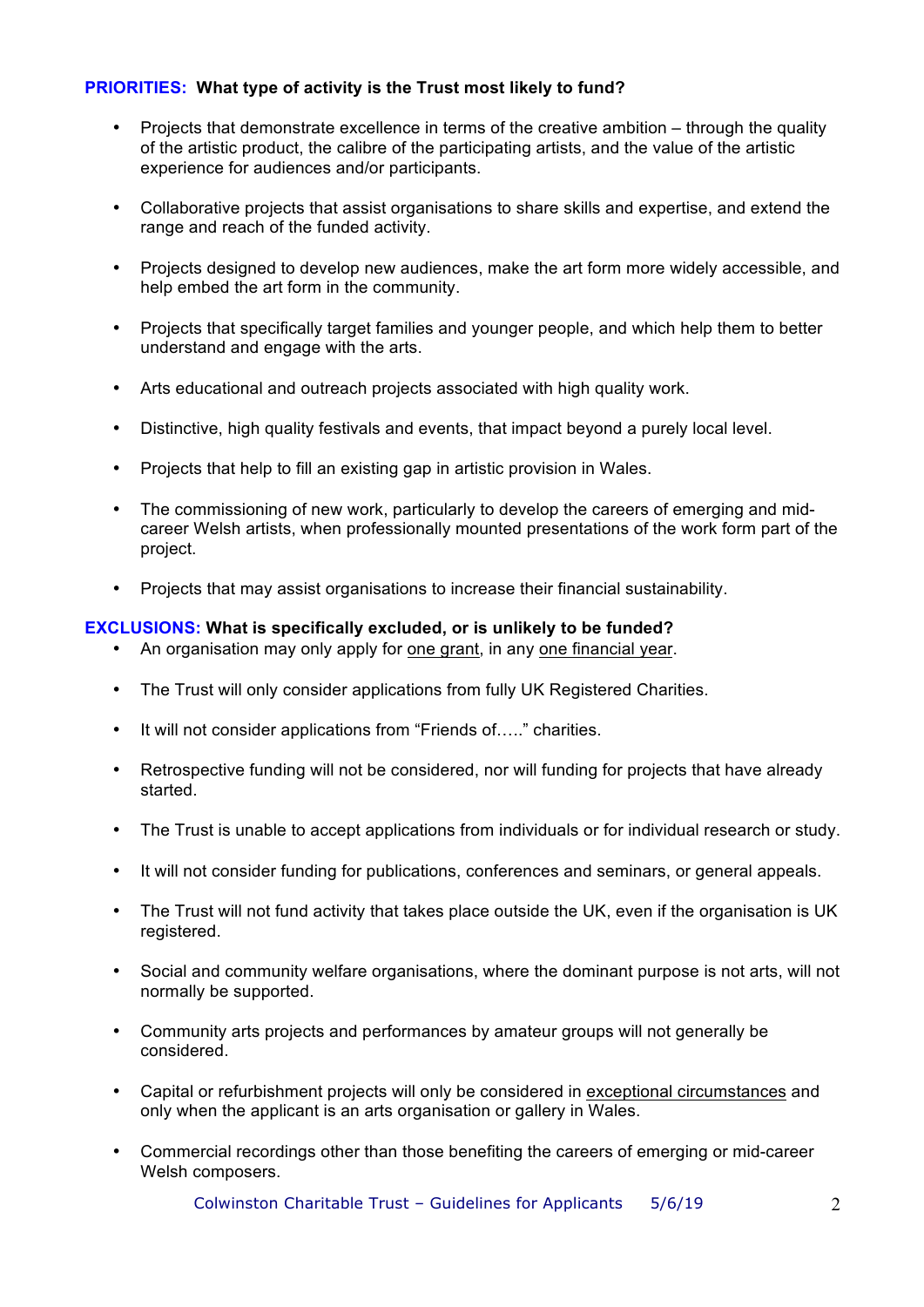### **GRANTS: What amount can organisations apply for?**

- The majority of grants will be in the range of £5,000 to £20,000.
- Larger grants are generally only awarded to organisations where a funding relationship with the Trust has been developed over several years.
- Larger grants are more likely to be offered to fund activities that deliver **strategic initiatives**, and that would be unlikely to occur without the assistance of the Trust.
- Larger grants are generally limited to organisations delivering high quality artistic activity in Wales.
- An organisation wishing to discuss making an application for a larger grant (£20,000 plus) should contact the Trust prior to making an application**.**

#### **PROCEDURE: How do you apply for a grant?**

- Use the **Grant Application Form** when making an application to the Trust. This can be downloaded from the website. Please limit your application to **4** pages, using point size no smaller than 10.
- Generally, you should allow a **minimum of 4 months** between an application deadline, and the onset of any activity for which funding is requested.
- The completed grant application, budget with any enclosures should be sent to the Trust representative:

*Mrs A McMurray Consultant Director Colwinston Charitable Trust 14 Hanover Court Midhope Road Woking Surrey GU22 7UX*

- Please use ordinary postage only and NOT Recorded Delivery.
- At the time of posting the hard copy, you are required additionally, to email **the 4-page application and the budget** to the Trust, colwinston.trust@ntlworld.com advising that the hard copy is in the post.
- It is expected that all applications will be acknowledged by email within the week of receipt of the **hard copy**.
- You should also include a copy of the most recent audited or independently assessed accounts unless they can be accessed on-line via the Charity Commission website.
- Only one other item of supporting information should be included with the hard copy of the application. Please limit this to information directly relating to the project.
- Colwinston Charitable Trust Guidelines for Applicants 5/6/19 3 • Please do not include CD's or DVD's or USB Drives, or include any images within the body of the application form. Images felt to be necessary should be shown on a single page, and